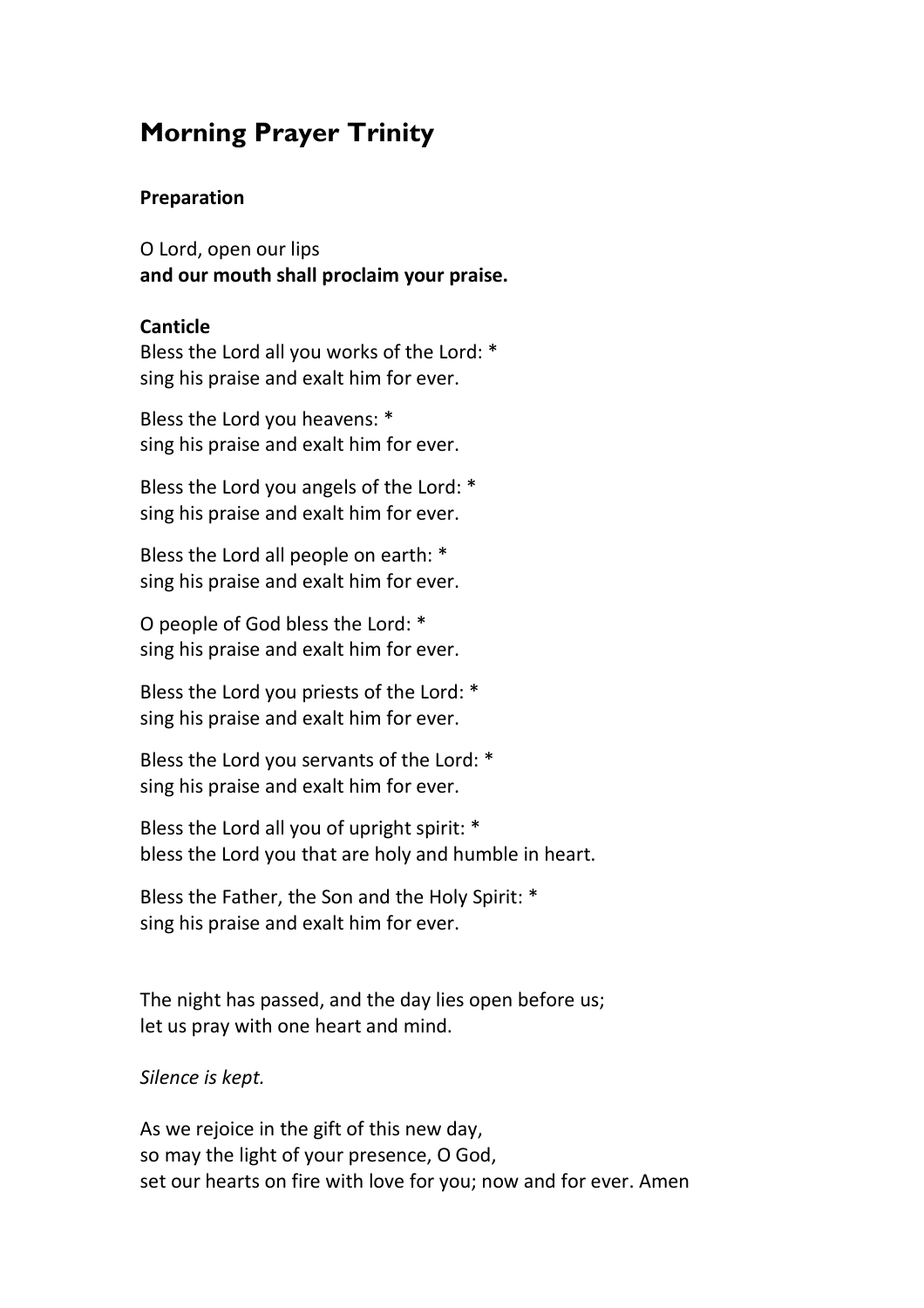#### **The Word of God**

*The Psalm is said, ending with:* 

**Glory to the Father and to the Son and to the Holy Spirit; as it was in the beginning is now: and shall be for ever. Amen.** 

### *Canticle*

### **Splendour and majesty are yours, O God; you are exalted as head over all.**

Blessed are you, God of Israel, for ever and ever, \* for yours is the greatness, the power, the glory, the splendour and the majesty.

Everything in heaven and on earth is yours; \* yours is the kingdom, O Lord, and you are exalted as head over all.

Riches and honour come from you \* and you rule over all.

In your hand are power and might; \* yours it is to give power and strength to all.

And now we give you thanks, our God, \* and praise your glorious name.

For all things come from you, \* and of your own have we given you.

 **1 Chronicles 29.10b-13, 14b** 

**Glory to the Father and to the Son and to the Holy Spirit; as it was in the beginning is now and shall be for ever. Amen.** 

**Splendour and majesty are yours, O God; you are exalted as head over all.**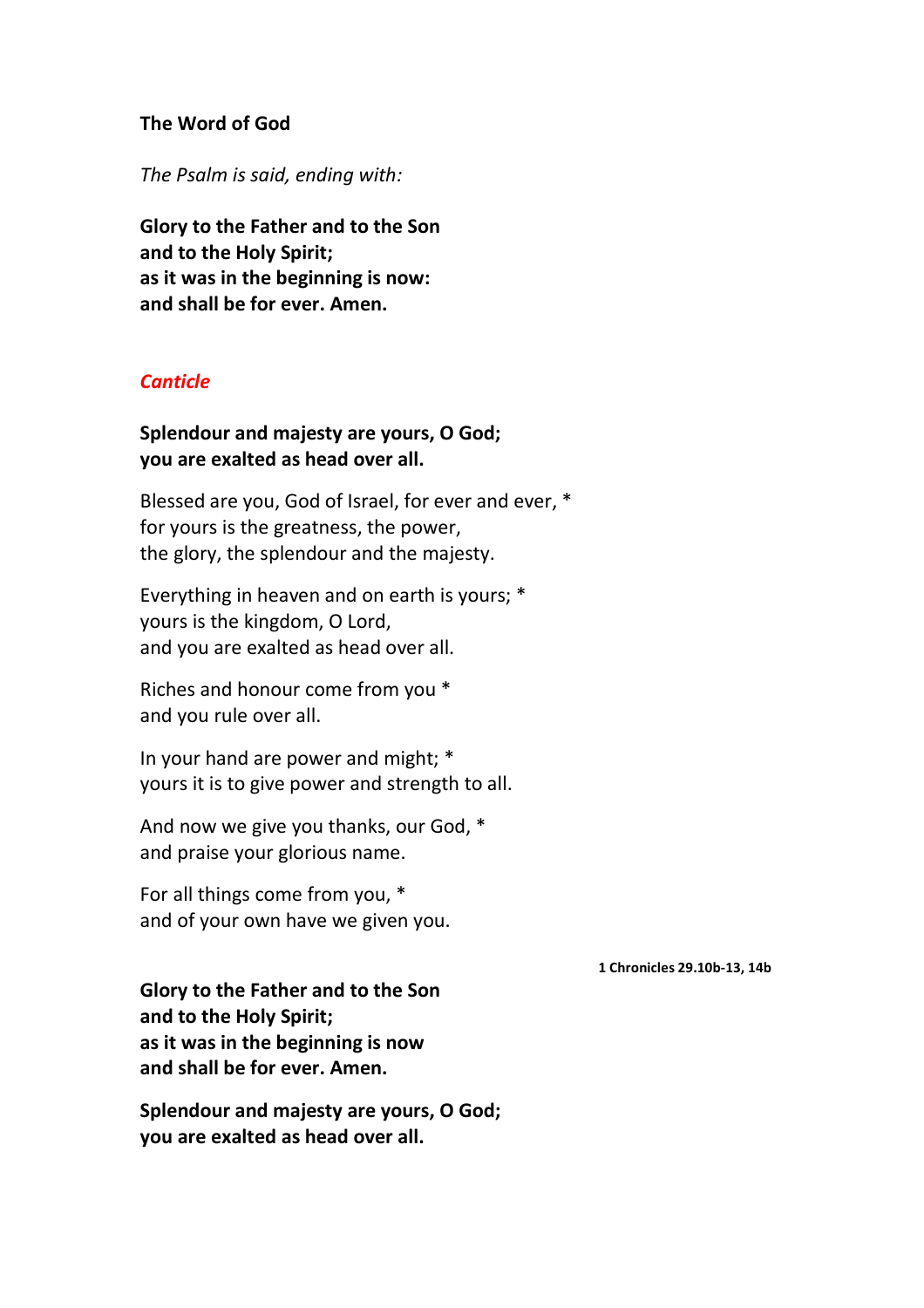# **A Reading from Scripture**

*The reading(s) may be followed by a time of silence.* 

Awake, O sleeper, and arise from the dead **And Christ shall give you light.** 

You have died and your life is hid with Christ in God. **Awake, O sleeper, and arise from the dead.** 

Set your minds on things that are above, not on things that are on the earth. **And Christ shall give you light.** 

When Christ our life appears you will appear with him in glory. **Awake, O sleeper, and arise from the dead, and Christ shall give you light.**

## *Gospel Canticle*

# **You have raised up for us a mighty Saviour, born of the house of your servant David.**

1 Blessed be the Lord the God of Israel, ♦ who has come to his people and set them free. 2 He has raised up for us a mighty Saviour, ♦ born of the house of his servant David. 3 Through his holy prophets God promised of old ♦ to save us from our enemies, from the hands of all that hate us, 4 To show mercy to our ancestors, ♦ and to remember his holy covenant. 5 This was the oath God swore to our father Abraham: ♦ to set us free from the hands of our enemies, 6 Free to worship him without fear,  $\blacklozenge$ holy and righteous in his sight all the days of our life. 7 And you, child, shall be called the prophet of the Most High, ♦ for you will go before the Lord to prepare his way, 8 To give his people knowledge of salvation ♦ by the forgiveness of all their sins. 9 In the tender compassion of our God ♦ the dawn from on high shall break upon us, 10 To shine on those who dwell in darkness and the shadow of death, ♦ and to guide our feet into the way of peace.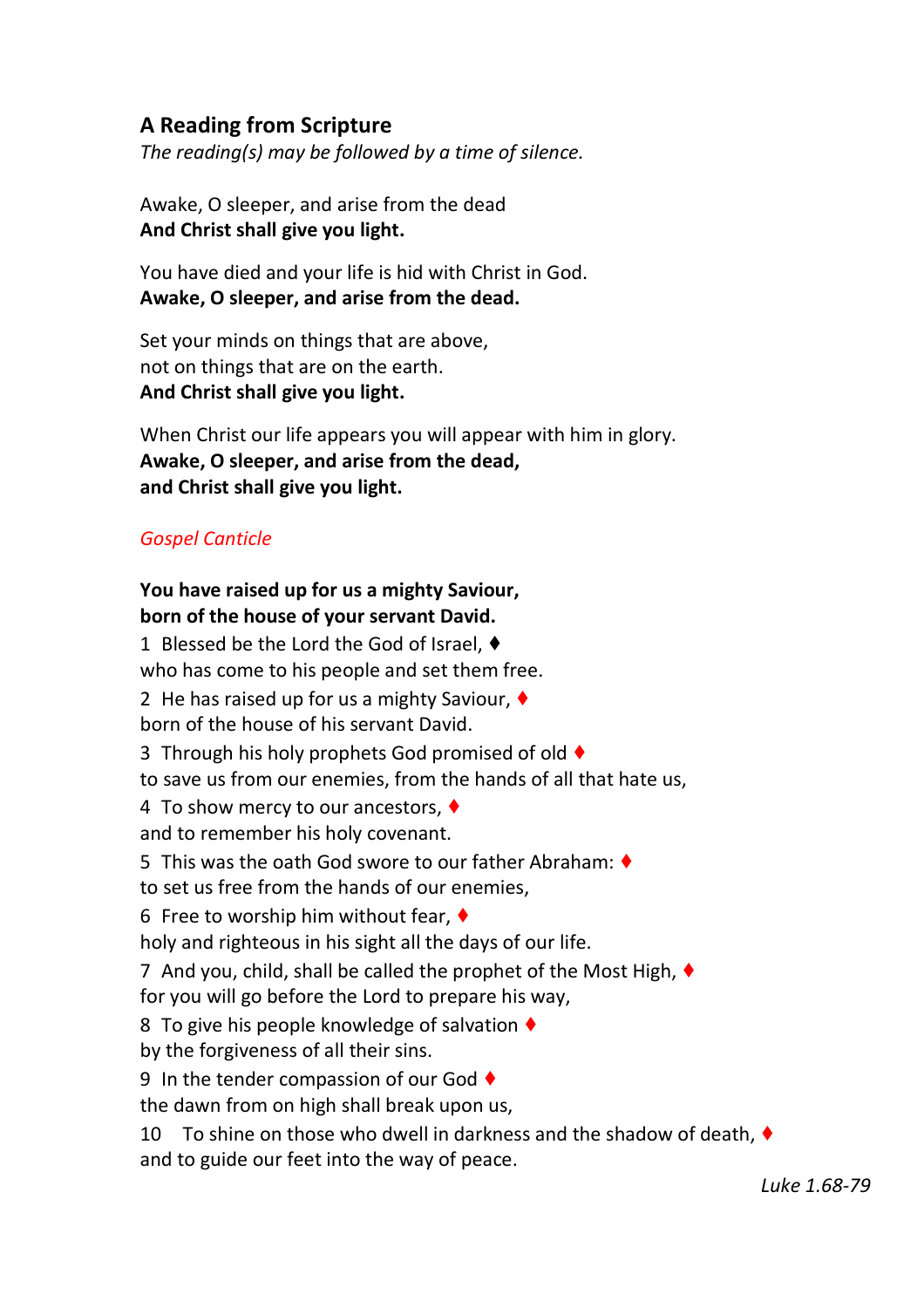**You have raised up for us a mighty Saviour, born of the house of your servant David.** 

**Glory to the Father and to the Son and to the Holy Spirit; as it was in the beginning is now and shall be for ever. Amen. The Lord is risen from the tomb who for our sakes hung upon the tree. Alleluia.** 

### **Prayers**

*Intercessions are offered* 

- *for the day and its tasks*
- *for the world and its needs*
- *for the Church and her life*

*This response may be used*  Lord, in your mercy **hear our prayer.** 

*Silence may be kept.* 

Almighty and everlasting God, you have given us your servants grace, by the confession of a true faith, to acknowledge the glory of the eternal Trinity and in the power of the divine majesty to worship the Unity: keep us steadfast in this faith, that we may evermore be defended from all adversities; through Jesus Christ your Son our Lord, who is alive and reigns with you, in the unity of the Holy Spirit, one God, now and for ever. **Amen**